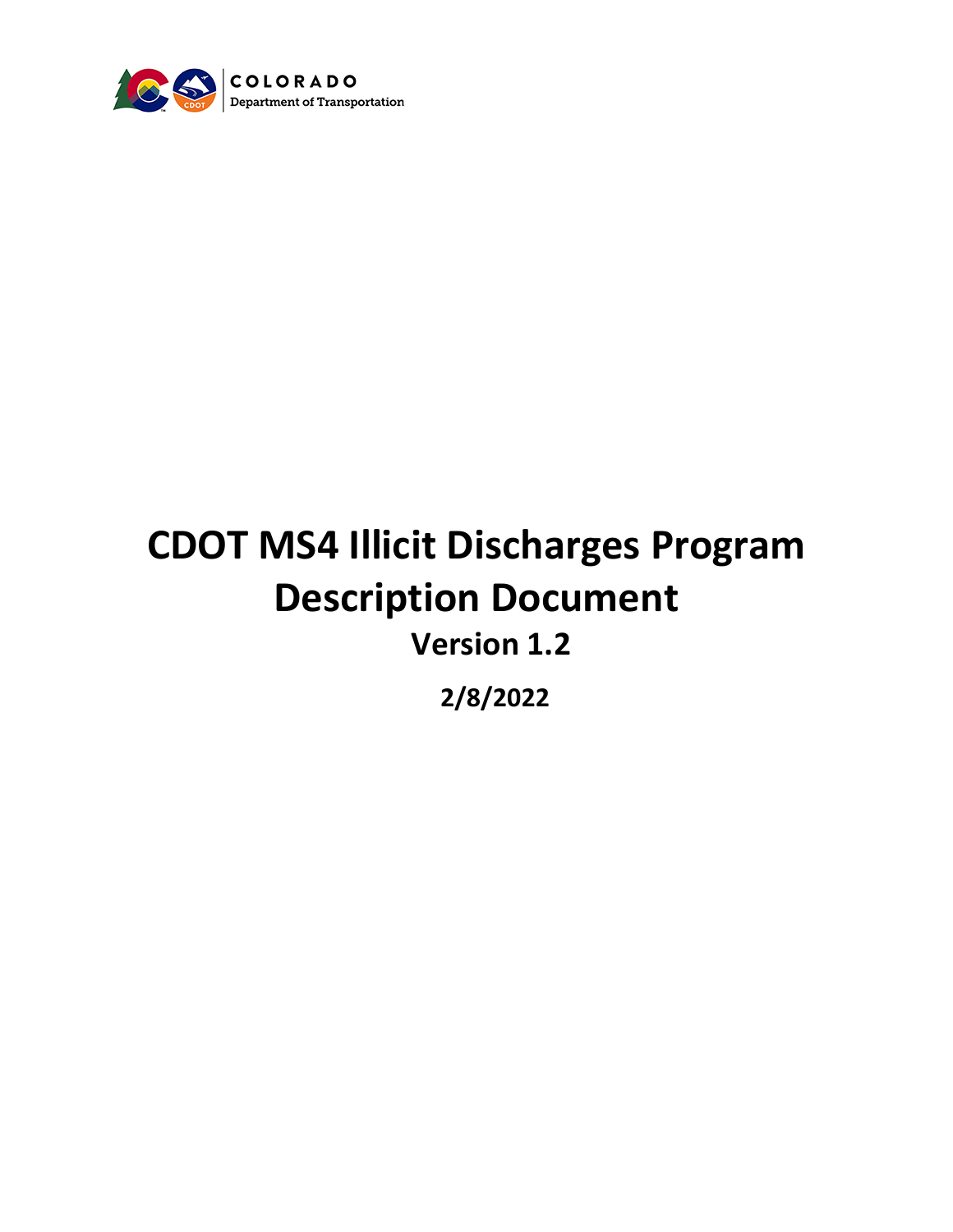

# Contents

| 1.0         |  |
|-------------|--|
| 1.1.        |  |
| 1.2.<br>2.0 |  |
| 2.1.        |  |
| 2.2.        |  |
| 2.3.        |  |
| 2.4.        |  |
|             |  |
| 2.5.        |  |
| 2.6.        |  |
| 2.6.1.      |  |
|             |  |
|             |  |
|             |  |
|             |  |
| 2.7.        |  |
| 2.8.        |  |
| 2.9.        |  |
| 2.10.       |  |
| 2.11.       |  |
| 2.12.       |  |
| 2.13.       |  |
| 2.14.       |  |
| 2.15.       |  |
| 3.0         |  |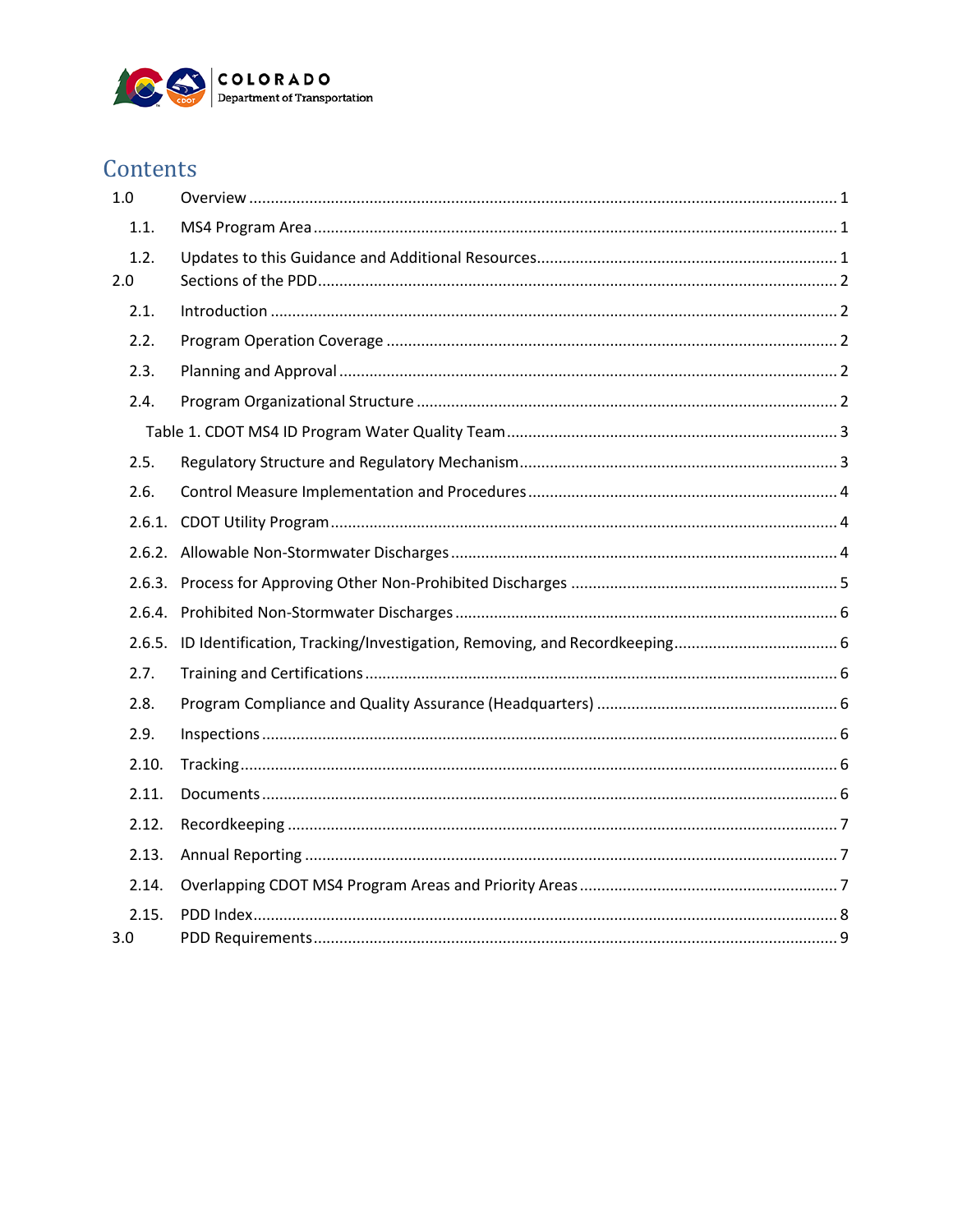

#### <span id="page-2-0"></span>**1.0 Overview**

- 1. Construction Sites
- 2. Permanent Water Quality Management
- 3. Illicit Discharges
- 4. Industrial Facilities
- 5. Public Education and Outreach/ Public Involvement and Participation
- 6. Pollution Prevention and Good Housekeeping
- 7. Wet Weather Monitoring

This PDD is specific to the MS4 Illicit Discharges Program (MS4 ID Program) and includes a narrative description of how CDOT implements the MS4 ID Program to meet the MS4 Permit requirements and a PDD index. The PDD Index is a list of citations and locations for supporting documents for control measures, inspections, training, and other procedures to which the program applies as required by Part I.E.6.c of the MS4 Permit. The PDD Index also identifies staff responsible for MS4 ID Program documentation and transmittal within CDOT as well as, externally to the Colorado Department of Public Health and Environment (CDPHE).

The MS4 ID Program PDD is a regulatory based program management tool the CDOT ID Manager and Water Quality Section Manager use for internal management of the MS4 ID Program and overall management of CDOT's MS4 Permit Program.

#### <span id="page-2-1"></span>1.1. MS4 Program Area

The CDOT MS4 Permit covers all areas of the Colorado state highway system and associated rights-of-way (ROWs), as well as any properties owned and operated by CDOT within other jurisdiction's MS4 Phase I or Phase II permit areas.

CDOT's MS4 area may expand or contract as municipal boundaries or infrastructure of the cities and countiesin Phase I and II areas change. CDOT's [OTISmapping](http://cdot.maps.arcgis.com/apps/webappviewer/index.html?id=129bef3793774ade81cfca5ec9baff7d) site hasthe up-to-date boundaries of CDOT's MS4 Areas.

#### <span id="page-2-2"></span>1.2. Updates to this Guidance and Additional Resources

The MS4 ID Program PDD is a dynamic document that is reviewed at least annually, and updated as needed. In addition to these updates, CDOT uses the ESRI MS4 Dashboard as real-time tracking systems.

MS4 ID Program PDD updates are posted to the CDOT Water Quality Website at [https://www.codot.gov/programs/environmental/water-quality/stormwater-programs/idde.html.](https://www.codot.gov/programs/environmental/water-quality/stormwater-programs/idde.html) The PDD Index tracks the revision history of each document relevant to the MS4 ID Program.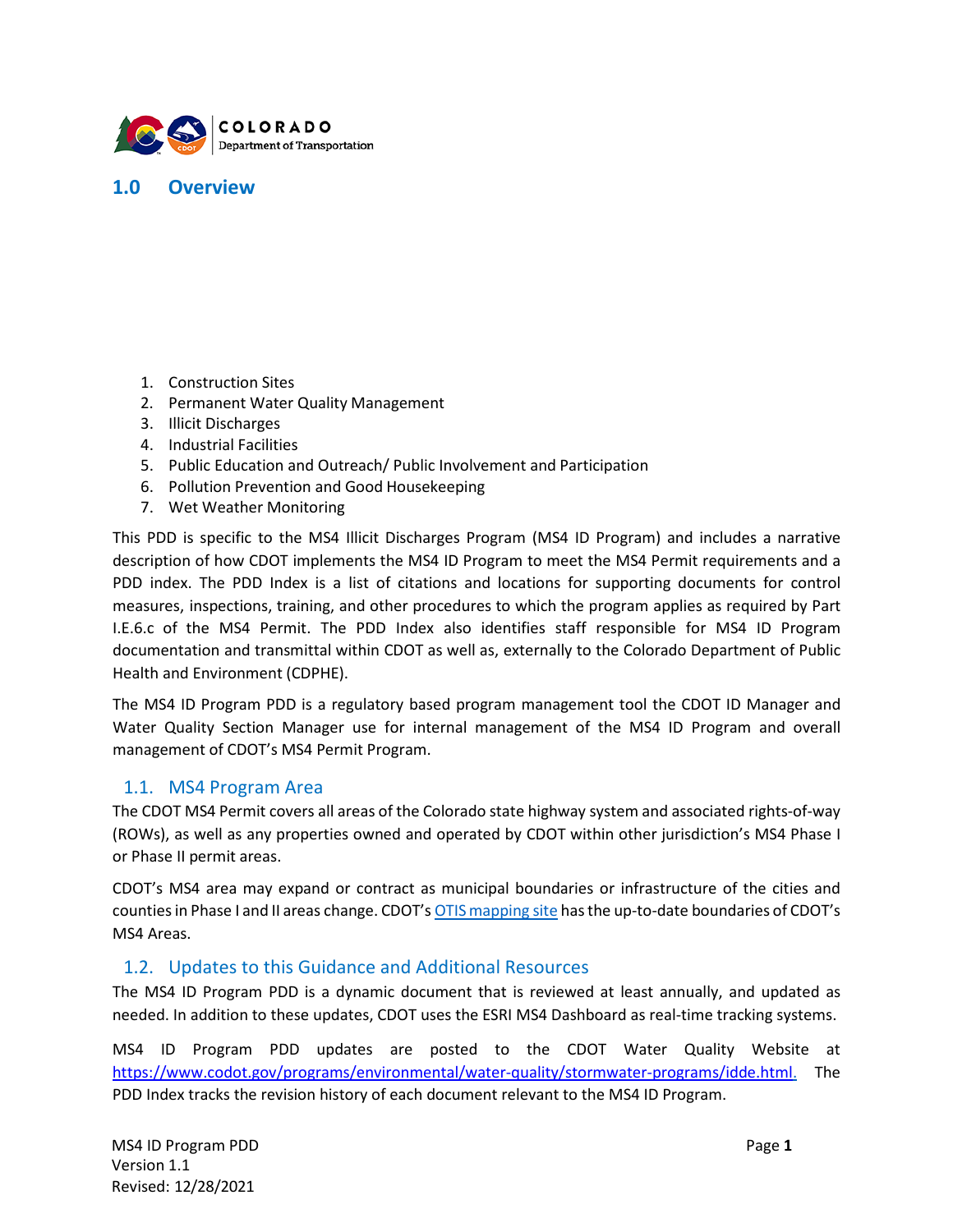The Water Quality Section Manager and the MS4 ID Program Manager (ID Manager) review the performance of the MS4 ID Program annually. The Water Quality Section Manager determines, based on the annual review, if additional resources (staff, budget, training, etc.) must be sought to ensure ongoing MS4 permit compliance and program performance.

# <span id="page-3-0"></span>**2.0 Sections of the PDD**

Section 2.0 describes the main programmatic elements to meet the PDD requirements detailed in the MS4 permit. Documents necessary to the execution of the MS4 ID Program are identified by reference, including the document location, to minimize the frequency with which the MS4 ID Program PDD is updated.

# <span id="page-3-1"></span>2.1. Introduction

The main objective of CDOT's MS4 ID Program is reducing illicit discharges, illicit connections, and illicit dumping (collectively "illicit discharges" [IDs]) to CDOT's MS4. The MS4 ID Program uses training/education, identification, reporting, investigation, tracking, and removal to curtail IDs. Of these, CDOT emphasizes education through training to identify and eliminate IDs within the MS4 Permit area.

The purpose of this PDD is to develop and document programmatic information for CDOT management, state and federal agencies, and third parties. A list of Programmatic information, including the Illicit Discharge Program Manual, provides the methodology and approach used by CDOT to maintain compliance with MS4 Permit ID requirements. This PDD is an overarching and dynamic document that identifies critical elements necessary to maintain regulatory compliance and protect water quality.

# <span id="page-3-2"></span>2.2. Program Operation Coverage

<span id="page-3-3"></span>CDOT's MS4 ID Program is implemented and executed within the CDOT MS4 Areas (Section [1.1\)](#page-2-1).

# 2.3. Planning and Approval

The MS4 permit states that CDOT:

*"shall maintain a current map of the location of all MS4 outfalls within the permit area, and the names and location of all state watersthat receive discharges from those outfalls. A 'municipal separate storm sewer system outfall' (outfall) is a point source, as defined herein, at the point where a municipal separate storm sewer discharges to statewaters."*

The Survey123 Outfall Inventory serves as CDOT's current map of the location of all MS4 outfalls within the permit area. The map of these are located on CDOT's Online Transportation Information System (OTIS): [https://dtdapps.coloradodot.info/MapViewExt/.](https://dtdapps.coloradodot.info/MapViewExt/) As new MS4 areas are added, CDOT will add all outfalls in these areas to the Outfall inventory map. The process/procedure for identifying outfalls and collecting this data are found in the Environmental Programs Branch (EPB) GIS Manual, also stored with the ID Manager.

#### <span id="page-3-4"></span>2.4. Program Organizational Structure

The overall CDOT responsibility for compliance with the MS4 Permit is the Chief Engineer, who is also the Director of Stormwater Compliance. The Director of Stormwater Compliance is the main signatory and holder of the MS4 Permit. The Water Quality Section is responsible for CDOT's overall MS4 Permit management and compliance program. The ID Manager reports to the Water Quality Section Manager. Organizationally, the Water Quality Section Manager reports to the CDOT Division of Transportation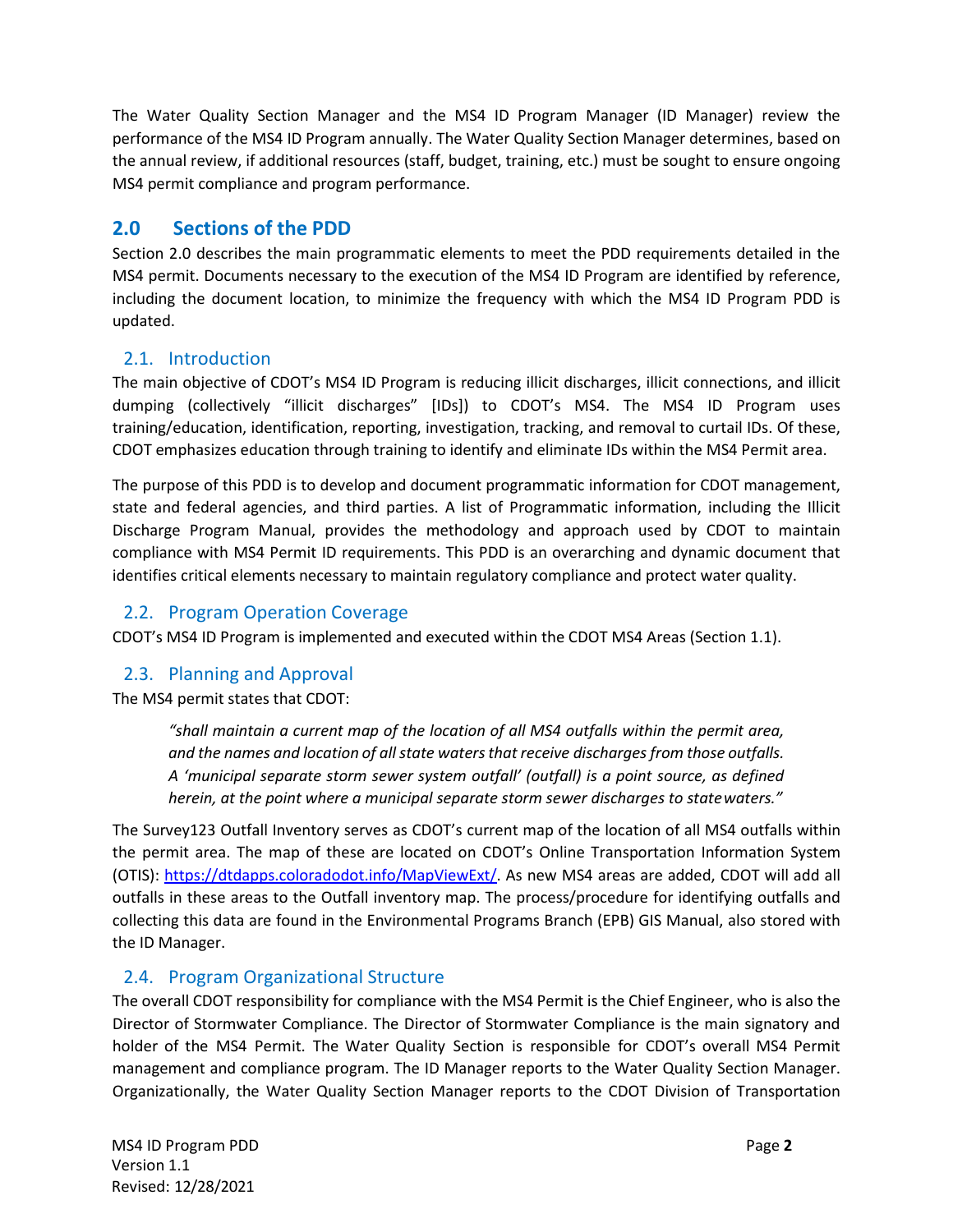Development (DTD), EPB.

Direct implementation and administration of the MS4 ID Program's conditions and compliance activities can occur within each of the five CDOT Regions. Maintenance staff and other individuals, including the public, may identify potential discharges. Region Water Pollution Control Managers (RWPCMs) coordinate with the ID Manager to report and eliminate IDs, as necessary.

The CDOT-CDPHE Liaison provides a regulatory interface between CDOT and CDPHE. This liaison is an EPB CDOT employee, who offices at CDPHE and is a valuable resource in permit regulations and interpretation.

[Table 1.](#page-4-0) identifies the CDOT MS4 ID Program Water Quality Team. An overall CDOT Organization Chart can be viewed at: [https://www.codot.gov/about/CDOT-org-chart/view.](https://www.codot.gov/about/CDOT-org-chart/view)

| Title                                                     | <b>Name</b>         | <b>Contact</b><br><b>Information</b> |
|-----------------------------------------------------------|---------------------|--------------------------------------|
| <b>Director of Stormwater Compliance (Chief Engineer)</b> | Steve Harelson      | Available upon request               |
| <b>Water Quality Section Manager</b>                      | Jean Cordova        | (303) 512-4053                       |
| <b>ID Manager</b>                                         | Jeremiah Unger      | (303) 757-9497                       |
| <b>CDOT/CDPHE Liaison</b>                                 | <b>Tripp Minges</b> | (303) 757-9788                       |
| <b>Assistant ID Manager</b>                               | Rachel Hansgen      | (303) 757-9975                       |
| <b>ID Hotline</b>                                         | Hotline             | (303) 512-4426 (4H2O)                |

#### <span id="page-4-0"></span>**Table 1. CDOT MS4 ID Program Water Quality Team**

# <span id="page-4-1"></span>2.5. Regulatory Structure and Regulatory Mechanism

CDOT's regulatory structure and mechanism for the MS4 ID Program lie within Federal and State Regulations and Statutes. CDOT has legal authority to control activities taking place within their ROW but not outside ofthe ROW per CFR 710.201(a) and CRS 43-2-147(1). Activities outside of CDOT ROW are under the authority of the local municipality or county.

If the source of an ID cannot be identified, additional support may be requested from CDPHE, US Environmental Protection Agency (EPA), Colorado State Patrol (CSP), CDOT Maintenance (MTCE), CDOT Property Management, local police or fire departments and/or adjacent MS4 jurisdictions. CDOT Property Management, CSP, another municipal responder, or a specialized HAZMAT contractor may be needed if the ID is determined to contain hazardous material and, in addition, the CDPHE Spill Hotline is notified [\(https://www.colorado.gov/pacific/cdphe/wq-environmental-spills\)](https://www.colorado.gov/pacific/cdphe/wq-environmental-spills) at 1-877-518-5608.

It is important to note that only illicit discharges are handled by CDOT maintenance and Water Quality staff. Spills are handled by Colorado State Patrol and CDPHE. This division of responsibilities is clarified by the CDOT/CDPHE/CSP Memorandum of Understanding (MOU). The MOU is located with the ID Manger, on the Water Quality Server, or the [property management website.](https://codot.gov/business/propertymanagement/hazardous-materials.html)

If CDOT is not able to eliminate an ID, CDOT reports the ID to CDPHE for enforcement action or the appropriate District Attorney's office for prosecution. The enforcement process is further detailed in the Illicit Discharge Program Manual, which can be found on the [Illicit Discharge Program webpage.](https://www.codot.gov/programs/environmental/water-quality/stormwater-programs/idde.html)

CDOT does not have any regulatory mechanisms that allow for exemptions, waivers, or variances.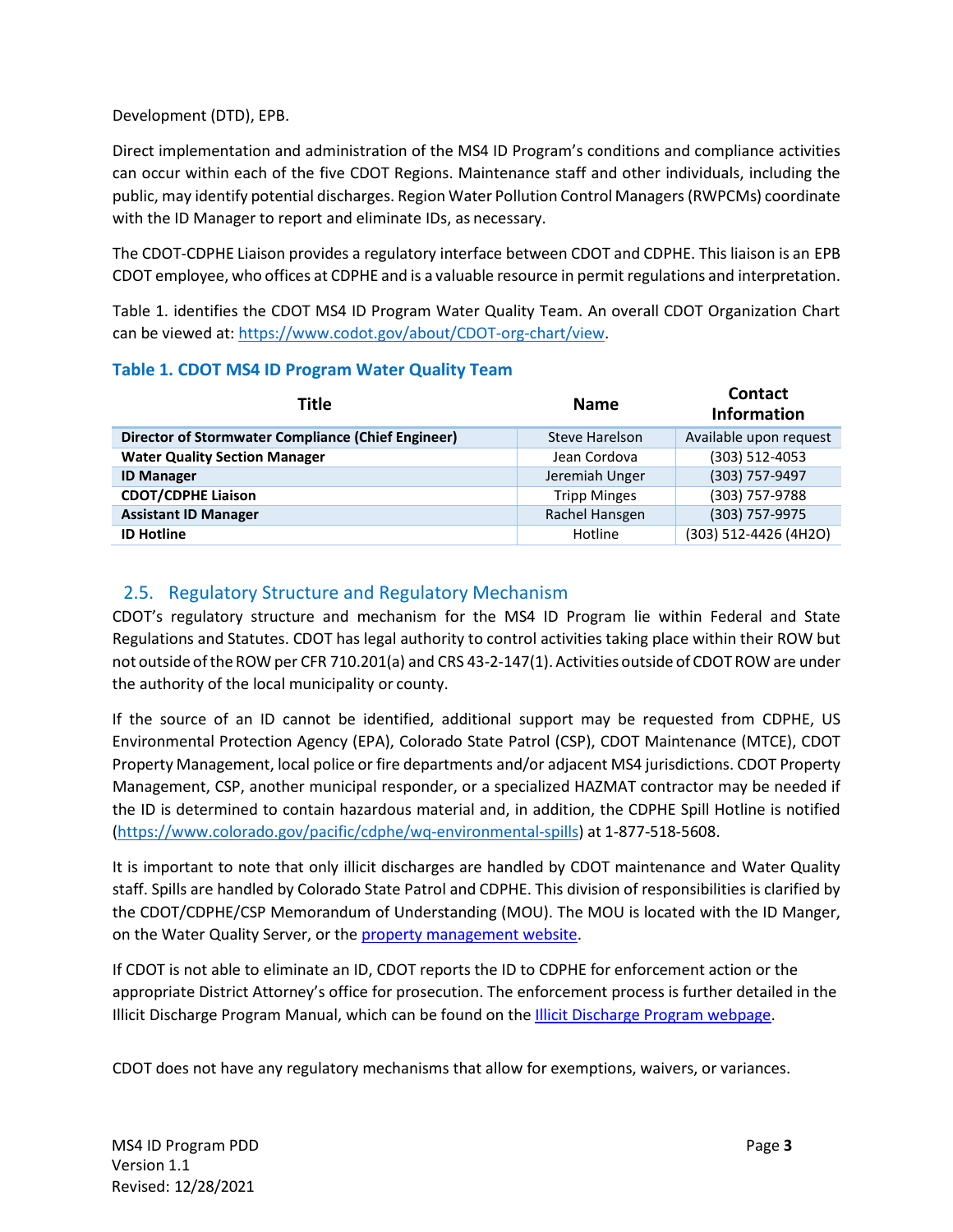# <span id="page-5-0"></span>2.6. Control Measure Implementation and Procedures

"Control measures," previously known as best management practices(BMPs), are methods used to prevent or reduce the discharge of pollutants to state waters. Control measures include, but are not limited to, procedures for illicit discharge identification, reporting, enforcement, and removal. These procedures, systems, and processes are detailed in the ID Program Manual. The following subsections describe control measures incorporated into the MS4 ID Program.

# <span id="page-5-1"></span>2.6.1. CDOT Utility Program

Utility connections through CDOT's MS4 are authorized through CDOT's Utility Permit Program (Utility Program, [https://www.codot.gov/business/permits/utilitiesspecialuse\)](https://www.codot.gov/business/permits/utilitiesspecialuse). The Utility Program is responsible for providing services in the following areas:

- Utility/Highway Project Coordination–Region Utilities Engineers work with other CDOT employees and utility companies to identify the utilities that are located within highway project boundaries and coordinate any necessary relocation of these utilities to facilitate highway construction activities.
- Utility and Special Use Permitting–Utility and Special Use Permits are issued to entities external to CDOT in order to manage the installation of utilities, or the performance of other types of work, within the state highway ROW.

As part of the CDOT permit application for Utility and Special Use permits, CDOT provides language to the applicant to ensure that applicants are aware of being in compliance with applicable state and federal laws, which includes the provisions of the Colorado Water Quality Control Act such as the CDPS requirements. CDOT Utility and Special Use permit applications contain a requirement that the permittee must satisfactorily address environmental, ecological, archaeological, and historical clearances.

# <span id="page-5-2"></span>2.6.2. Allowable Non-Stormwater Discharges

The following allowable non-stormwater discharges are allowed through CDOT's MS4, all others are prohibited.

- Landscape irrigation
- Lawn watering
- Diverted stream flows
- Irrigation return flow
- Rising groundwater
- Uncontaminated groundwater infiltration (as defined at 40 CFR 35.2005(20))
- Uncontaminated pumped groundwater
- Springs
- Flows from riparian habitats and wetlands
- Water line flushing in accordance with th[e CDPHE's Low Risk Policy Discharge](https://www.colorado.gov/pacific/sites/default/files/WQ%20LOW%20RISK%20GW.pdf) Guidance
- Discharges from potable water sources in accordance with the CDPHE's Low Risk [Discharge Guidance](https://www.colorado.gov/pacific/sites/default/files/WQ%20LOW%20RISK%20GW.pdf)
- Foundation drains
- Air conditioning condensation
- Water from crawl space pumps
- Footing drains
- Individual residential car washing

MS4 ID Program PDD Version 1.1 Revised: 12/28/2021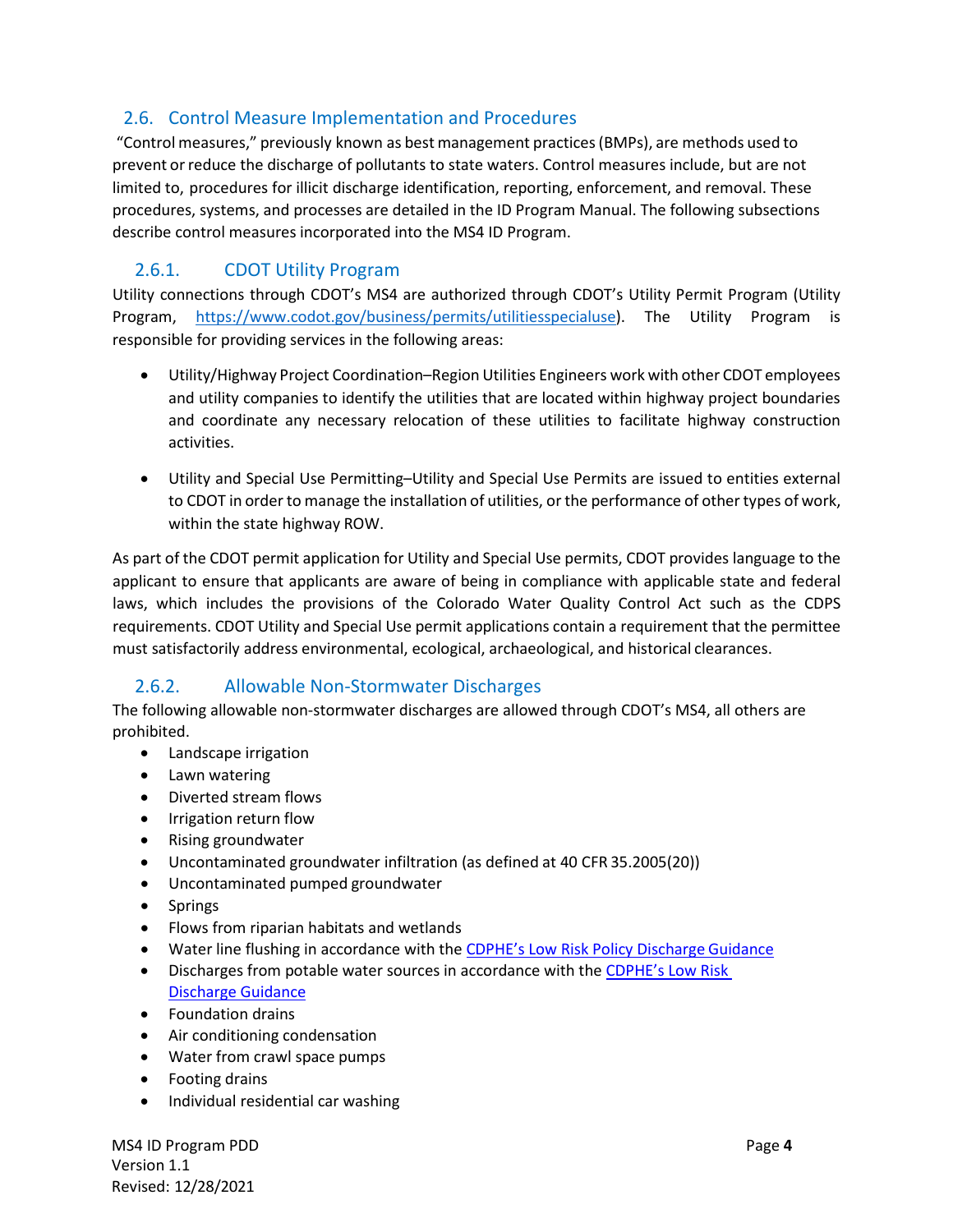- Dechlorinated swimming pool discharges in accordance with the CDPHE's Low Risk Discharge **[Guidance](https://www.colorado.gov/pacific/sites/default/files/WQ%20LOW%20RISK%20GW.pdf)**
- Water incidental to street sweeping (including associated sidewalks and medians) and not associated with construction
- Dye testing in accordance with the manufacturer's recommendations
- Stormwater runoff
- Discharges resulting from emergency firefighting activities
- Discharges authorized by a Colorado Department of Public Safety permit (CDPS) or National Pollutant Discharge Elimination System (NPDES) permit
- Any animal or agricultural waste from farms and ranches that do not require a CDPS or NPDES permit
- Discharges that are in accordance with the [CDPHE's Low Risk Policy guidance](https://www.colorado.gov/pacific/sites/default/files/WQ%20LOW%20RISK%20GW.pdf) documents

#### <span id="page-6-0"></span>2.6.3. Process for Approving Other Non-Prohibited Discharges

Per the MS4 permit, CDOT may apply the following procedures to get other non-prohibited discharges approved:

*"Other discharges that the permittee will not consider as an illicit discharge and approved by the Division: The permittee may propose discharges in accordance with the requirements below to seek Division approval to allow the permittee to not effectively prohibit the discharges. Upon approval by the Division, the permittee is not required to address the discharges as illicit discharges in accordance with the requirements of this permit. The permittee can still effectively prohibit these discharges if the permittee determines that the discharge is a significant source of pollution. The permittee must complete the following actions for discharges to be authorized by the Division:* 

*1) The permittee must submit a list of the discharges and the basis that the discharges meet one of the following criteria:*

> *(a) The discharges, with proper management, are not expected to contain pollutantsin concentrationsthat are toxic or in concentrationsthat would cause or contribute to a violation of a water quality standard; or*

> *(b) The discharges are not eligible for coverage under a CDPS or NPDES general permit and prohibiting the discharges would result in changes to existing practices for the owner or operator of the discharges that are determined by the permittee to be impracticable.*

*2) For all such discharges identified prior to the effective date of this permit and that will continue to be allowed, the information required by Subsection (1) must be submitted to the Division for approval in accordance with the compliance schedule in I.H.*

*3) The Division may deny approval of the discharge in writing. The Division's denial will be based on a determination that the provided information does not demonstrate that the criteria of Part I.E.3.a.v(Y)(1) have been met.*

*4) The permittee must public notice the discharges authorized by the Division in*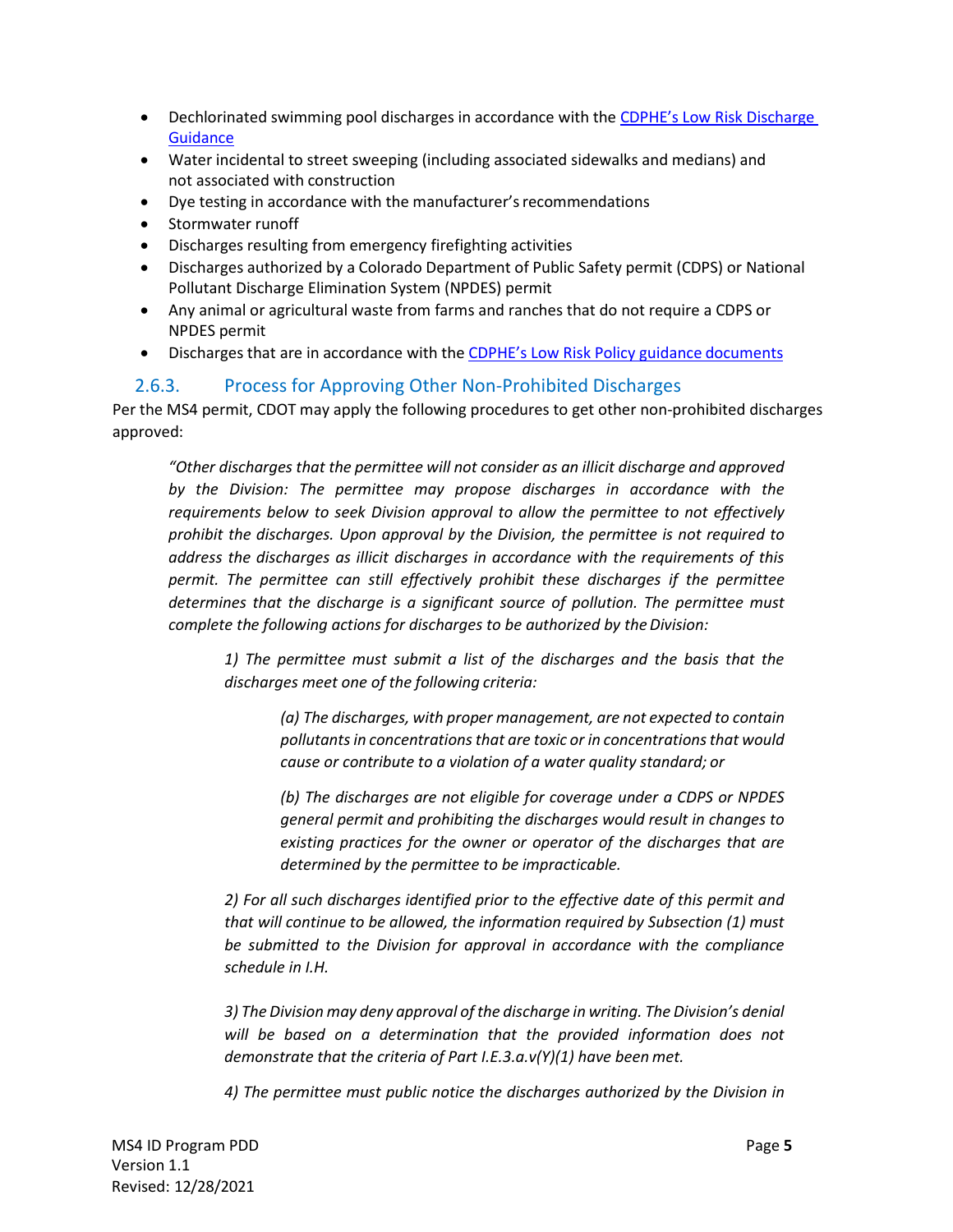*accordance with its public notification procedures.*

*5) The permittee must notify the Division within 30 days and revise its regulatory mechanism and procedures within 180 days if the permittee becomes aware of new information that the discharges authorized using the criteria in Part I.E.3.a.v(Y) no longer meets the criteria of that Part."*

#### <span id="page-7-0"></span>2.6.4. Prohibited Non-Stormwater Discharges

All discharges that do not appear on the allowable discharges list are prohibited. CDOT regards any of these discharges as illicit and follows the reporting procedure as described in the Illicit Discharge Program Manual, located on th[e Illicit Discharge Program webpage.](https://www.codot.gov/programs/environmental/water-quality/stormwater-programs/idde.html)

# <span id="page-7-1"></span>2.6.5. ID Identification, Tracking/Investigation, Removing, and Recordkeeping

CDOT's written procedures for ID identification, tracking and investigation , removal, and recordkeeping are maintained in the Illicit Discharge Program Manual, found on th[e Illicit Discharge Program webpage.](https://www.codot.gov/programs/environmental/water-quality/stormwater-programs/idde.html) The Manual is a reference document that directs CDOT Water Quality staff in uniform response to illicit discharges requests. Standard operating procedures in the manual detail CDOT-specific processes for response. This document is reviewed and updated to remain consistent with the current program practices.

# <span id="page-7-2"></span>2.7. Training and Certifications

CDOT incorporates ID training into many general Water Quality trainings, including trainings given to MTCE staff. These trainings are given by the ID Manager or distributed to existing CDOT staff and new hires through CDOT's online learning platform. General trainings focus on identifying and reporting IDs. HAZWOPER certifications are additionally required of all ID Program staff to ensure staff are prepared to identify and respond to IDs appropriately.

All MS4 ID Program specific training documents identify the name and title of each individual trained, date of training, and a list of topics covered. This information is maintained by the ID Manager.

#### <span id="page-7-3"></span>2.8. Program Compliance and Quality Assurance (Headquarters)

Program compliance and quality assurance is a core function of the Water Quality Section. The Water Quality Section records and tracks critical environmental management and quality assurance/quality control actions and processes to ensure compliance with the MS4 Permit.

#### <span id="page-7-4"></span>2.9. Inspections

The process of conducting ID field investigations or inspections is covered in the Illicit Discharge Program manual which can be found a[t CDOT's Illicit Discharge Program webpage.](https://www.codot.gov/programs/environmental/water-quality/stormwater-programs/idde.html)

# <span id="page-7-5"></span>2.10. Tracking

All Survey123 investigation and associated ID records are stored in the Water Quality Server. Records can be provided by the ID Manager to the CDPHE, EPA, or other entities upon request.

#### <span id="page-7-6"></span>2.11. Documents

All documents (including forms and responses/notifications) used to trace the discharge are the responsibility of the ID Manager and tracked on the Water Quality Server. All written procedures for ID reporting, tracing, enforcements and removal, and recordkeeping are detailed in the Illicit Discharge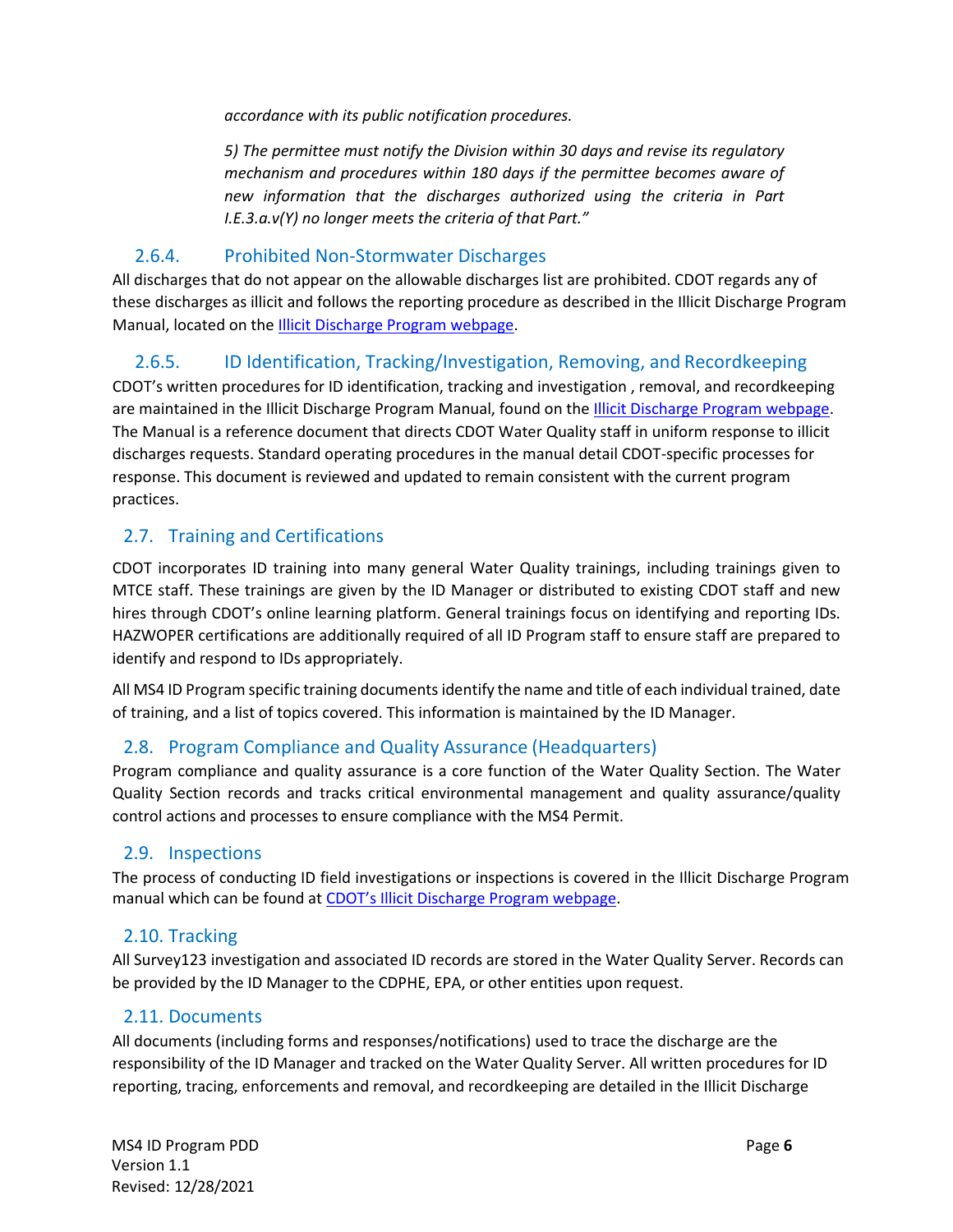<span id="page-8-0"></span>Program Manual which can be found on the **Illicit Discharge Program webpage**.

# 2.12. Recordkeeping

Recordkeeping is a core function of the ID program and the MS4 Permit identifies specific records that must be kept to demonstrate compliance with ID effluent limitations and recordkeeping requirements.

The following records are available from the ID Manager.

- Current stormwater outfall map [\(CDOT's OTIS\)](https://dtdapps.coloradodot.info/MapViewExt/)
- Current separate storm sewer system map (available from the ID Manager upon request)
- Regulatory Mechanism documents
- Survey123 ID investigations
- Discharges that could be excluded from being effectively prohibited:
	- (A) Copies of all required submittals to CDPHE.
	- (B) Copies of the documents used to provide any required public notice and any public comment received as part of the public notice process.
- ID removals
- The map and/or list of ID priority areas
- MS4 ID Program specific training records

For records on industrial facilities and referrals to CDPHE on industrial discharges, contact the WQ Section Manager or refer to the Industrial Stormwater PDD for more information.

#### <span id="page-8-1"></span>2.13. Annual Reporting

The MS4 Permit contains annual reporting requirements specific to the MS4 ID Program. CDOT prepares an annual MS4 Program-wide report that is submitted to CDPHE by April 1, of each year; covering January 1, through December 31, ofthe previous year. The MS4 Permit, Part I.I.1 lists MS4 ID Program information CDOT must track and include in the CDOT Annual Report. As part of Part I.G. of CDOT's MS4 permit, CDOT must conduct an annual review of each MS4 program that includes the following:

(A) Provide the total number of unresolved reports/identification of IDs and the reason why they are unresolved.

<span id="page-8-2"></span>Electronic copies of MS4 Annual Reports can be provided upon request.

#### 2.14. Overlapping CDOT MS4 Permit Areas and Priority Areas

IDs that coincide with another jurisdiction's MS4 area require coordination between the ID Manager, the RWPCM, other appropriate individuals (CDOT and Contractor), and the other jurisdictions as needed. The involved parties will work together to determine the ID origin, which MS4 Permit applies to the ID (CDOT or other jurisdiction), and how to respond to the ID. CDOT checks for existing water quality permits and refers all incidents to the appropriate entity for enforcement if any such permits are held before relying on the ID program procedures, as these water quality permits also include requirements to track and eliminate IDs. The ID Manager maintains records of IDs that overlap other jurisdiction's MS4 areas. CDOT's ID priority areas include any areas within the MS4 in particular area with a history of IDs.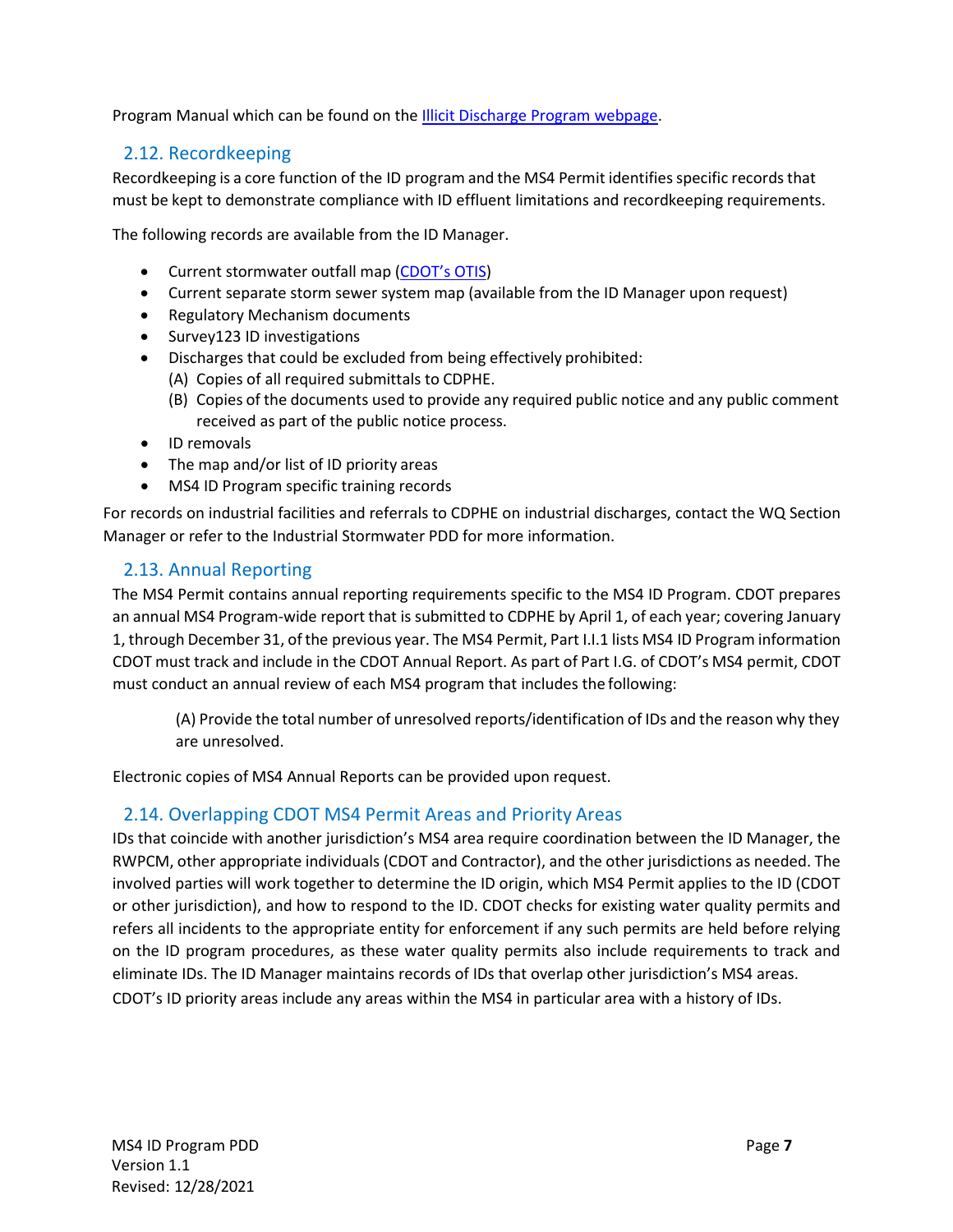#### <span id="page-9-0"></span>2.15. PDD Index

The PDD Index [\(Table 2\)](#page-9-1) is the complete list of documents, materials, standard operating procedures, design standards, guidance documents, software, and other sources used to manage and implement the MS4 ID Program. The purpose of the PDD Index is to identify reference documents that define the MS4 ID Program and identify documents that will be affected by informational or process changes. For example, a change in a CDOT specification can have a cascading effect on several documents such as procedures outlined in this PDD, training materials and tracking forms.

The ID Manager, or designee, is responsible for monitoring and reacting to internal and external program documentation changes that can affect other documentation critical for MS4 Permit compliance.

| <b>Document</b>                                                              | Responsible<br>Party                           | Date/Revision<br>history | <b>Storage Location</b>                                                                                                                        |
|------------------------------------------------------------------------------|------------------------------------------------|--------------------------|------------------------------------------------------------------------------------------------------------------------------------------------|
| <b>Organization Chart</b>                                                    | <b>Water Quality</b><br>Section<br>Manager     | 2021                     | https://www.codot.gov/about/CDOT-org-chart/view                                                                                                |
| <b>Storm Sewer System Map</b>                                                | ID manager                                     | January 20,<br>2016      | https://dtdapps.coloradodot.info/MapViewExt/                                                                                                   |
| <b>Priority Areas</b>                                                        | <b>ID Manager</b>                              | January 20,<br>2016      | <b>ID Manager</b>                                                                                                                              |
| <b>CDOT Illicit Discharge</b><br>Survey123 Application                       | <b>ID Manager</b>                              | 2021                     | <b>ID Manager</b>                                                                                                                              |
| <b>Survey 123 Illicit Discharge</b><br><b>Tracking</b><br><b>Spreadsheet</b> | <b>ID Manager</b>                              | 2021                     | Survey123 and Water Quality Server                                                                                                             |
| <b>CDPHE Notification Process</b>                                            | <b>ID Manager</b>                              | 2021                     | Illicit Discharge Program Manual                                                                                                               |
| <b>Industrial Facilities</b><br><b>Fact Sheet</b>                            | <b>Water Quality</b><br><b>Section Manager</b> | 2020                     | <b>Water Quality Section Manager</b>                                                                                                           |
| <b>MS4 ID Program specific</b><br>training<br>documentation-PowerPoint       | <b>ID Manager</b>                              | 2017                     | <b>ID Manager</b>                                                                                                                              |
| <b>IDDE Wallet Card</b>                                                      | <b>ID Manager</b>                              | 2009                     | https://www.codot.gov/programs/environmental/water-<br>guality/documents/illicit-discharge-program/cdot wq-<br>wallet 4up 040108.pdf/view      |
| <b>IDDE Visor Card</b>                                                       | <b>ID Manager</b>                              | 2009                     | https://www.codot.gov/programs/environmental/water-<br>quality/documents/illicit-discharge-program/cdot wq-<br>visor photo 2up 040208.pdf/view |
| <b>Outfall Mapping SOP - EPB</b><br><b>GIS Manual</b>                        | <b>ID Manager</b>                              | 2017                     | <b>ID Manager</b>                                                                                                                              |
| <b>Illicit Discharge Program</b><br>Manual                                   | <b>ID Manager</b>                              | 2021                     | https://www.codot.gov/programs/environmental/water-<br>quality/stormwater-programs/idde.html                                                   |

#### <span id="page-9-1"></span>**Table 2. MS4 ID PDD Index**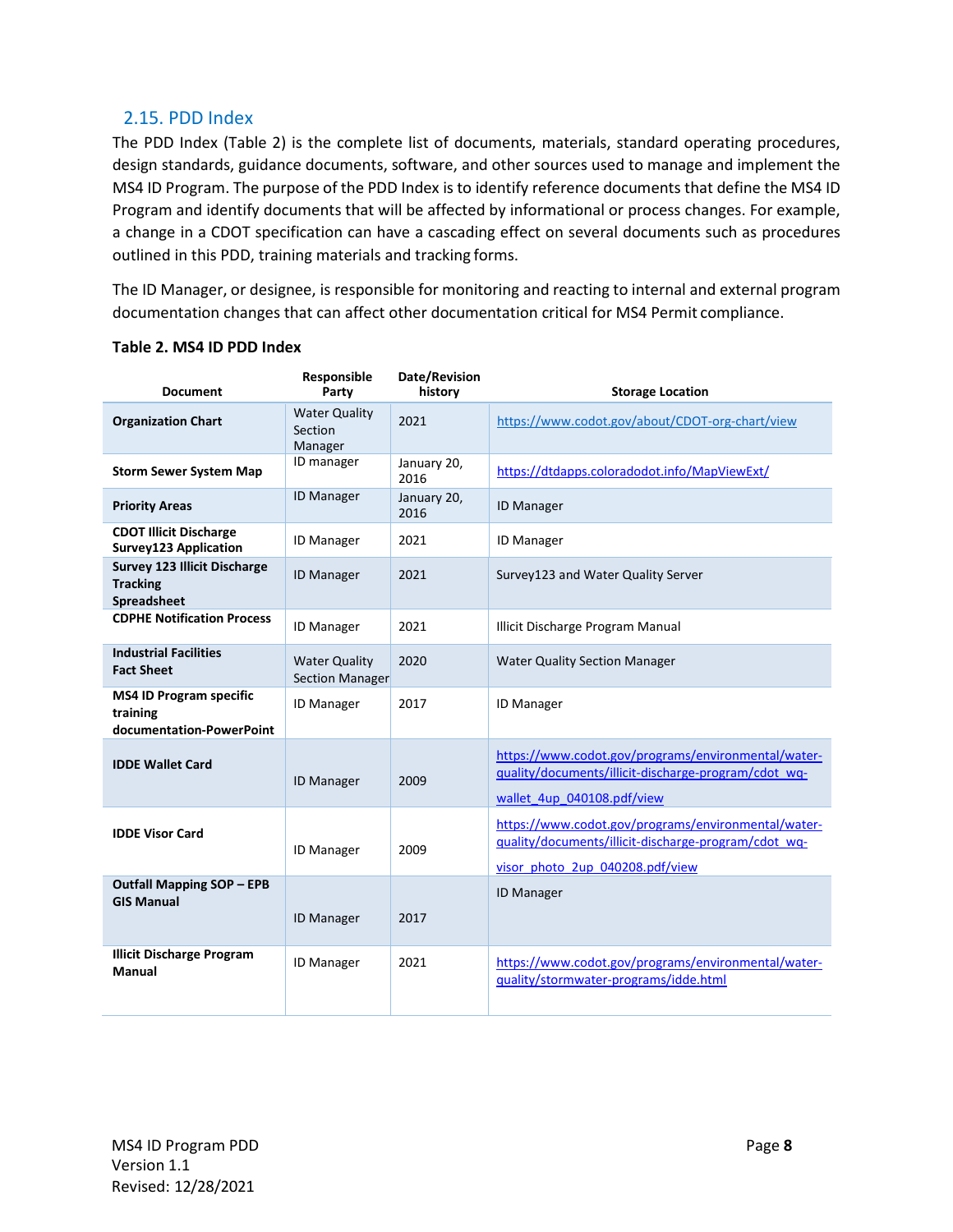# <span id="page-10-0"></span>**3.0 PDD Requirements**

The MS4 Permit details required PDD content for the MS4 ID PDD. These requirements are presented in the MS4 Permit, Part I.C, Part I.E.3.c (PDD) and Part 1.H (Compliance Schedule; Table 2 Compliance Schedule). [Table](#page-11-0) [3 s](#page-11-0)ummarizes the primary MS4 ID PDD requirements and where the requirement(s) is/are addressed in this PDD.

| <b>MS4 Permit</b><br><b>Citation</b> | <b>MS4 Permit-required PDD Content</b>                                                                                                                                                                                                                                                                                                                                                                                                                   | <b>MS4 ID PDD Section or</b><br><b>Subsection</b>                                                          |
|--------------------------------------|----------------------------------------------------------------------------------------------------------------------------------------------------------------------------------------------------------------------------------------------------------------------------------------------------------------------------------------------------------------------------------------------------------------------------------------------------------|------------------------------------------------------------------------------------------------------------|
| Part I.C.1.a.                        | Current Control Measure Implementation and Procedures required by Parts<br>I.D. and I.E. that describes how the requirements of Parts<br>I.D. and I.E. are met.                                                                                                                                                                                                                                                                                          | Subsection 2.6                                                                                             |
| Part I.C.1.b.                        | Current Documents and Electronic Records: A list of citations for<br>documents and electronic records used to comply with permit<br>requirements. It is not required that the PDD repeat the information<br>included in the cited documents. The PDD must include the names of the<br>most recent version of the documents, source/author of the document,<br>date of the document, and location(s) where the supporting<br>documentation is maintained. | Subsections 2.11, 2.12, and<br>2.15                                                                        |
| Part I.C.1.c.                        | Current Organizational Chart: An organizational chart indicating<br>responsibility over applicable departments by the legal contact.                                                                                                                                                                                                                                                                                                                     | Subsections 2.4 and 2.15                                                                                   |
| Part I.C.2.                          | The PDD must be available to the public at reasonable times during<br>regular business hours and maintained in a format that can be<br>submitted to the Division within 10 business days of a request.                                                                                                                                                                                                                                                   | https://www.codot.gov/pro<br>grams/environmental/water-<br>guality/documents/illicit-<br>discharge-program |
| Part I.C.3.                          | Information in the PDD may be revised by the permittee at any time. The<br>permittee must modify the PDD as changes occur to ensure the<br>information is up to date.                                                                                                                                                                                                                                                                                    | Subsection 1.2                                                                                             |
| Part I.E.3.c.i.                      | Storm Sewer System Map: A list of citation(s) and location(s) of the storm<br>sewer system map and procedures for updating the map for new or<br>removed outfalls or expanded permit areas.                                                                                                                                                                                                                                                              | Subsections 2.3 and 2.15                                                                                   |
| Part I.E.3.c.ii.                     | Regulatory Mechanism: A list of the citation(s) and location(s) of the<br>required elements of the regulatory mechanism, including a list of the<br>associated program documents used to meet the regulatory mechanism<br>requirements.                                                                                                                                                                                                                  | Subsection 2.5                                                                                             |
| Part I.E.3.c.iii.                    | Regulatory Mechanism Exemptions: A list of the citation(s) and<br>location(s) of regulatory mechanism elements that allow for exemptions<br>and the documented procedures that confirm that any exemptions,<br>waivers, and variances comply with the permit.                                                                                                                                                                                            | 2.5                                                                                                        |
| Part I.E.3.c.iv.                     | Discharges that have been excluded from being effectively prohibited:<br>Identification of any illicit discharges listed in Part I.E.3.a.v. that the<br>permittee will consider an illicit discharge.                                                                                                                                                                                                                                                    | Subsections 2.6.2, 2.6.3,<br>2.6.4, and 2.15                                                               |

**Table 3. MS4 ID PDD Regulatory Requirements**